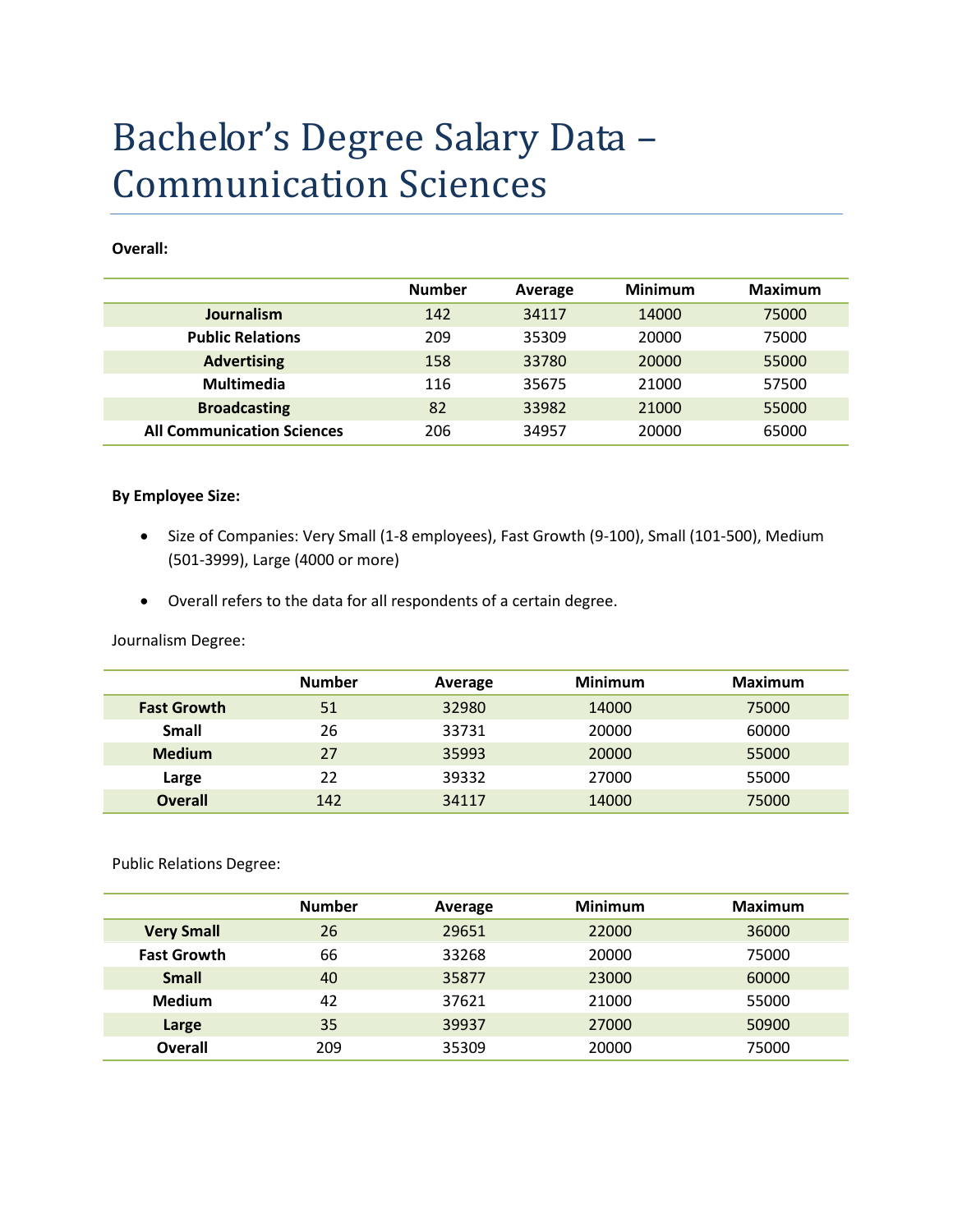## Advertising Degree:

|                    | <b>Number</b> | Average | <b>Minimum</b> | <b>Maximum</b> |
|--------------------|---------------|---------|----------------|----------------|
| <b>Fast Growth</b> | 61            | 32459   | 20000          | 50000          |
| <b>Small</b>       | 32            | 32063   | 23000          | 45000          |
| <b>Medium</b>      | 25            | 36620   | 20000          | 55000          |
| Large              | 21            | 39588   | 27000          | 50000          |
| <b>Overall</b>     | 158           | 33780   | 20000          | 55000          |

# Multimedia Degree:

|                    | <b>Number</b> | Average | Minimum | Maximum |
|--------------------|---------------|---------|---------|---------|
| <b>Fast Growth</b> | 38            | 34224   | 24000   | 55000   |
| Small              | 24            | 33458   | 23000   | 45000   |
| <b>Overall</b>     | 116           | 35675   | 21000   | 57500   |

Broadcasting Degree:

|                    | <b>Number</b> | Average | Minimum | Maximum |
|--------------------|---------------|---------|---------|---------|
| <b>Fast Growth</b> | 27            | 31833   | 24000   | 50000   |
| Overall            | 82            | 33982   | 21000   | 55000   |

All Other Communication Sciences Degrees:

|                    | <b>Number</b> | Average | <b>Minimum</b> | <b>Maximum</b> |
|--------------------|---------------|---------|----------------|----------------|
| <b>Very Small</b>  | 23            | 30085   | 22500          | 36000          |
| <b>Fast Growth</b> | 76            | 33796   | 20000          | 55000          |
| <b>Small</b>       | 42            | 34381   | 23000          | 60000          |
| <b>Medium</b>      | 34            | 38024   | 21000          | 55000          |
| Large              | 31            | 38834   | 27000          | 65000          |
| <b>Overall</b>     | 206           | 34957   | 20000          | 65000          |